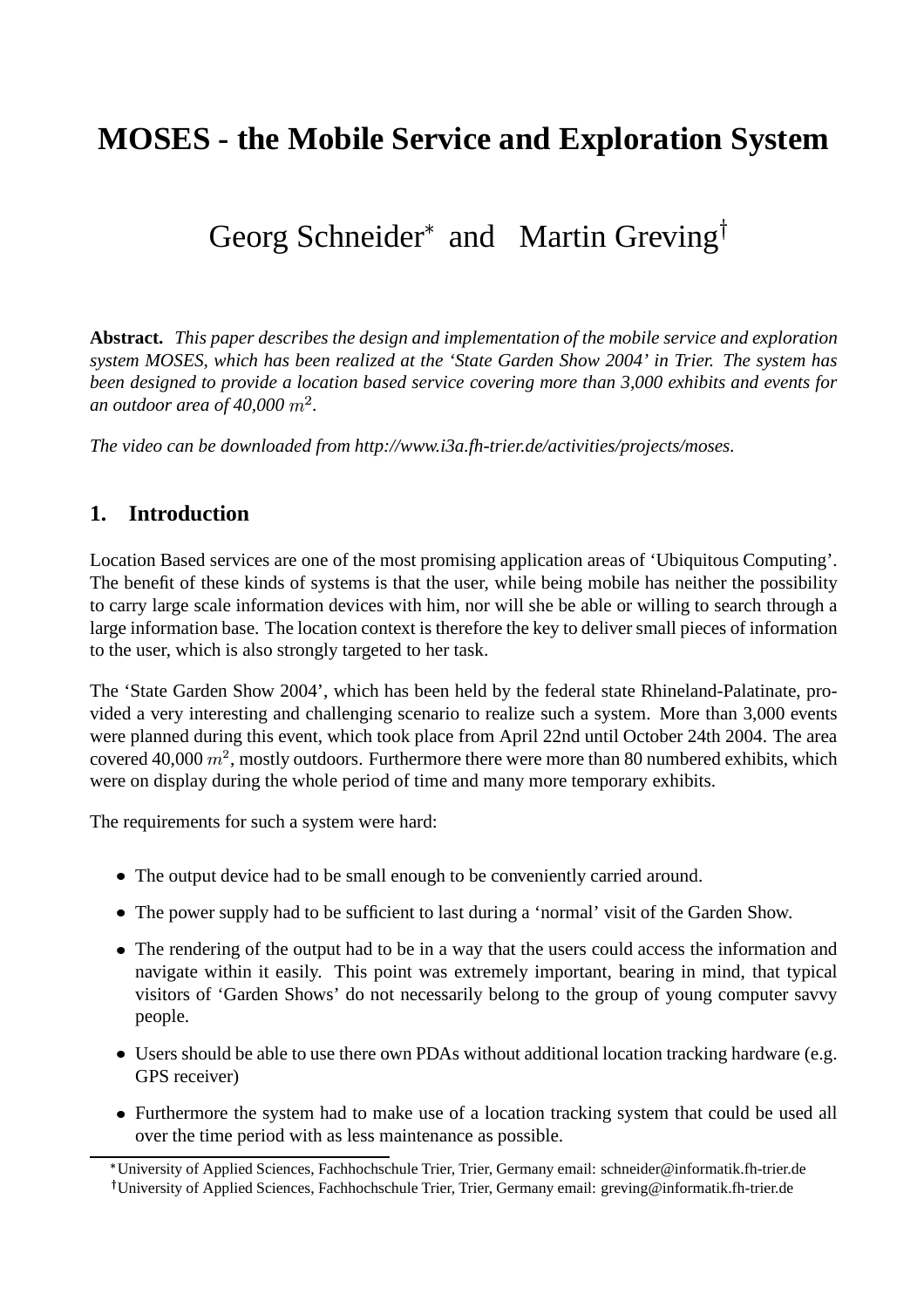The system had to be seamlessly integrated into the garden architecture.

# **2. The MOSES System**

In the following we will illustrate our choice concerning the hardware, the user interface and the software used in order to realize the MOSES system.

## **2.1. Hardware**

The choice of the output device was strongly related to the tracking method, the user interface and the information delivery. As mentioned earlier, the power supply is a crucial point for the devices. It is not acceptable to ask a user to charge or exchange the batteries during his journey. The review of different devices on the market [3], led us to the Dell X3i PDA running the PocketPC OS from Microsoft. The PDA has a bright display with a resolution of 240 x 320 pixel and decent multimedia capabilities. It has already built in support for Bluetooth, WLAN and Infrared and an extension slot for SD-Cards. We have been using infrared as tracking technology (i.e. the commercially available IR transmitters ELT 800 from the company Eyeled), which has also the advantage that the orientation of the user is exactly known and can be used to tailor information to the user's position.

The ELT 800 has eight IR diodes, the electronics and a battery case within a small box. Three AAtype batteries are used for power supply with a lifetime of more than a year. If all diodes are aligned in the same direction, the IR beacon has a coverage of 11 m at maximum in length with an angle of  $40^\circ$ . For the MOSES project the diodes were adjusted to get an angle of nearly  $90^\circ$ . As a result the beam range reduced to 3-4 meters. We also manufactured 'navigation columns' (poles to hold the IR device) for outdoor use.

The design of the columns had to be reviewed and acknowledged by the gardening architect, who was anxious to keep the technology as unobtrusively as possible.

## **2.2. User Interface**

The user interface had to regard the corporate identity of the state Garden Show. Concerning the services offered by MOSES, we distinguished two different modes, *The Location Tracking mode* and the *Browsing Mode*.

The Location Tracking mode was invoked, once the ID of an infrared beacon was captured. In order to do so, the area of the State Garden Show has been partitioned into 15 different but homogenous areas, covering cohesive information concerning space and content. Each of these areas has been identified with a navigation column, which has been placed at a central place within this area. The resulting event on the PDA was the displaying of a surrounding map.

For the Browsing Mode, we identified six different topics of potentially high interest for the visitors, like *Overview*, *Map*, *Children*, *Catering*, *Events* and *Service*.

The *Overview* has led to different listings concerning nature, works of art, history and sport facilities. *Map* showed the map of the State Garden Show in different zoom levels. The menu *Children* led to the playgrounds. *Catering* described the different cafes and restaurants. *Events* listed the actual event calendar and *Service* showed the location of the exits and toilets.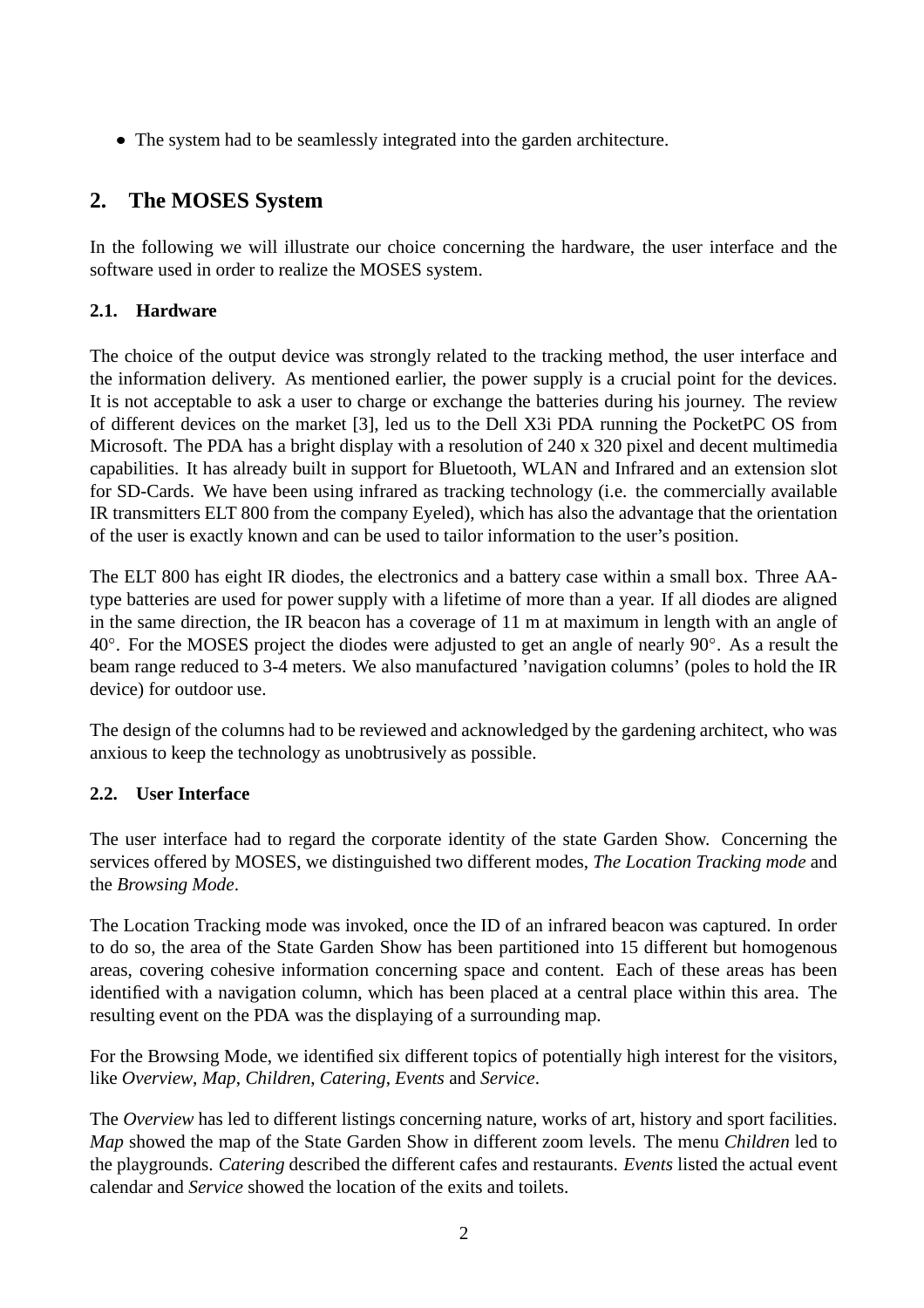## **2.3. Software**

The MOSES software running on the devices has been configured to run in kiosk mode, which is a mode where the access to all other programs or functions has been disabled.

The MOSES software consists of two parts: an authoring tool and a user program able to run on Windows CE. For a prototype of the MOSES system, we have used the content management system Typo3 [4] and the Internet Explorer, installed on the PDA. This version was also online available on the web to give users the possibility to experiment with the system from home.

The version that was finally used on the productive system has been realized using the authoring tool eyeConCat from Eyeled.

Aside from 10 lend PDAs this program was also put on two different smart cards (SD and Compact-Flash) and as a download link on the web so that visitors could use their own PDAs. These versions have been running in the normal user mode.

## **3. Results**

In the following we will present the results of the installation of the MOSES system. First we will describe the overall usage of the system. Afterwards we will present the questionnaires used to gather feedback from the visitors. Finally we will give a detailed evaluation of results.

#### **3.1. Statistics of Usage**

The State Garden Show in Trier had opened the gates for 186 days. During this time more than 700 000 people visited the show. The MOSES system started at the first day too. However due to organizational problems the public became only aware of the system after day 47, where the MOSES system has been presented in a press conference. The PDAs with the MOSES system could be lent for free on 119 days, which is six days a week. On Mondays the lending was closed. There were 10 lend PDAs available. We had 700 PDA lendings over this period of time. The download of the MOSES software was offered both on the web and via smart cards at the central information point on 138 days. 132 people downloaded the software over the internet, 15 people used the smart cards.

The small number of visitors using the smart cards were expected, due to rare advertising of this system by the organizational committee.

The average usage time of the lend PDAs was 3 hours an 23 minutes with a maximum of 8 hours. The lending started normally at 11 am and closed at 7 pm.

#### **3.2. Questionnaires**

The aim of the questionnaires, used by the MOSES project were to investigate different aspects of a mobile, location based outdoor information guide. Besides the general user acceptance, we were interested in knowing how users regard such a system in comparison with other alternatives. Furthermore we were keen in knowing how the users liked the PDA platform as information access device. Finally we were interested if typical visitors of a State Garden Show really felt that location based services are beneficial to them.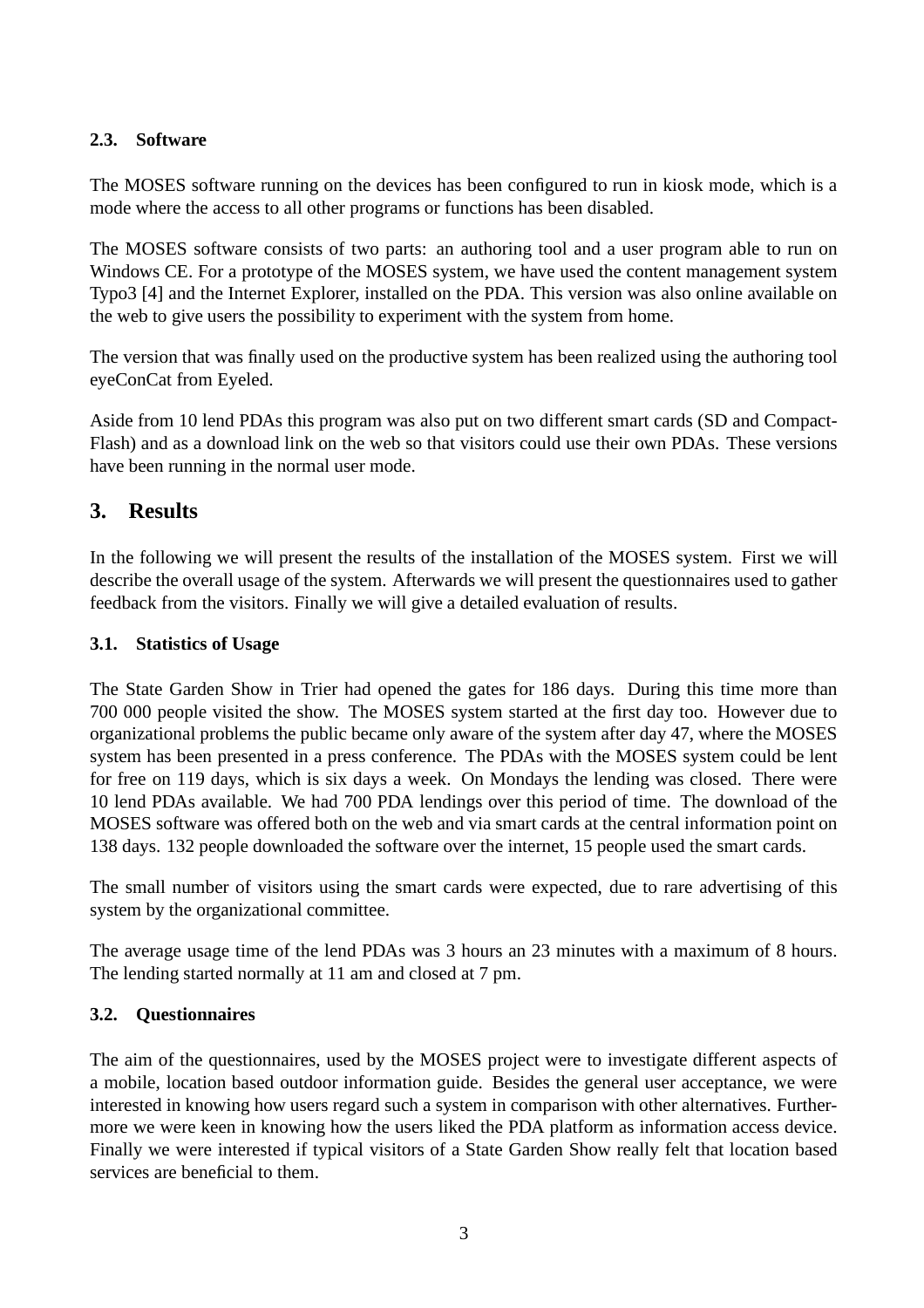

**Figure 1.** *Distribution of the users age*

**Figure 2.** *Estimated benefit compared to printed guide and guided tours*

Each visitor using a lend PDA received a questionnaire with the return of the PDA. A Rate of 61 % of returned questionnaires was achieved which results in a data basis of 430 questionnaires.

A questionnaire had twelve questions in sum which can be divided into the following groups: *fun factor*, *age of user*, *estimated benefit*, *amount and presentation of content*, *localization*, *mobile devices*. For each group the results are shown in the following sections.

### 3.2.1. Fun Factor

The first question on the questionnaire was about the 'fun factor'. The question was: *Did you have fun to use MOSES?* We tried to find out if a system like MOSES is more than just useful. Possible answers were *very much*, *much*, *not much* and *not at all*. More than 68 % stated that they had much or very much fun.

#### 3.2.2. Age of User

Based on the assumption, that there is a dependency of the users age to the acceptance of MOSES, we requested the users to assign themselves to an age interval. In figure 1 the age distribution of the MOSES users is represented. The average age results to 36.7 years. Because of a missing visitor survey, the age distribution over all garden show visitors is unknown. But it is assumed, that the age structure corresponds to the normal population.

#### 3.2.3. Estimated Benefit

The users were asked to classify the benefit of MOSES against other information systems. We have asked how they estimate the benefit of MOSES compared to a printed guide and compared to a guided tour. What figure 2 shows is, that MOSES is assumed to be better as a printed guide but worse than a guided tour. That a guided tour is expected to be better may be due to the possibility to ask questions and to have an audio-visual impression. But most of the users (40 %) where uncertain about that. We assume, that the benefit of a guided tour is heavily dependent on the guide.

#### 3.2.4. Amount and Presentation of Content

The visitors were asked if the amount of content presented was sufficient. More than 80 % answered with yes.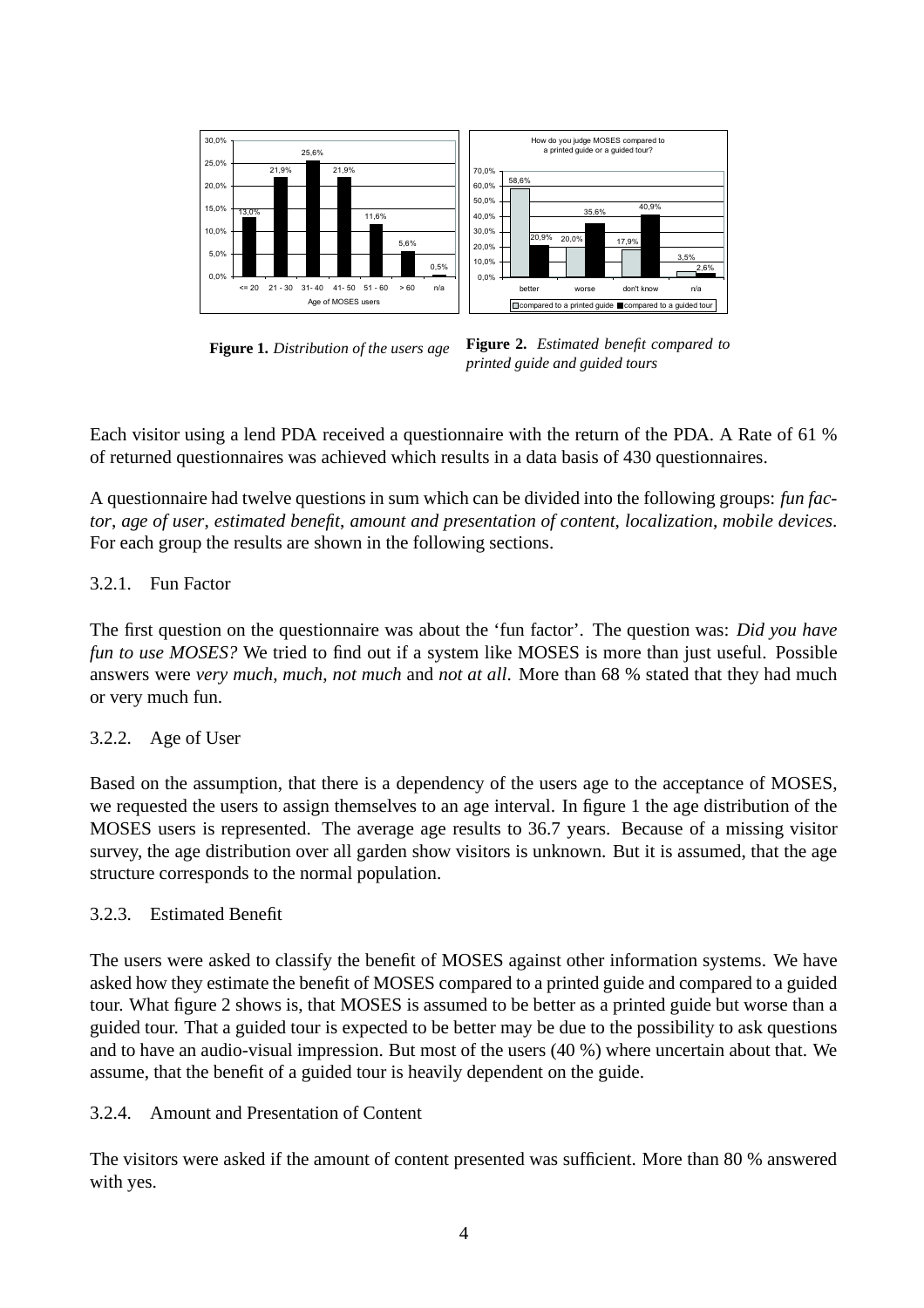

**Figure 3.** *How helpful did you find the* **Figure 4.** *Did you have problems using the navigation columns to display your current navigation columns to identify your curposition? rent position?*

As indented by the concise user interface more than 80 % of the users answered the question, how they come to grips with the content, with very much (25 %) and much (55 %). No serious problems could be identified.

#### 3.2.5. Localization

Based on the users position, special maps with the surrounding area were displayed. We have asked the user how helpful they have found the navigation columns to display their current position? More than 60 % found it very or at least somewhat helpful as seen in figure 3. This indicates the users need of orientation within this large area.

It must be stated, that more that 13 % of the users answered with *don't know* which corresponds to the answers *which columns* and *don't know* to the question, if they had problems using the navigation columns (see figure 4). The navigation columns were seamlessly integrated into the garden architecture so that more than 20 % haven't noticed the columns or even known that there are columns. This is surprising, because every user has received printed instructions with a picture of a navigation column.

The problems aroused at the 8 % who had answered with yes couldn't be determined. Technical problems were not detected.

#### 3.2.6. Mobile Devices

The small devices used lead to the question, how well the user could recognize the information on the screen, if they used MOSES outdoors? Nearly 75 % stated, that the display performs well or very well, even if the PDA is used outdoors.

Also the question, if the screen size is found large enough was answered with 74 % *well*, 22 % *small* and only 3 % stated, that the display was *much to small*.

#### **3.3. Age Dependencies**

All questions were analyzed against a possible age dependency of the answers given. It must be stated, that against all assumptions, we couldn't find any age dependency regarding the fun factor,